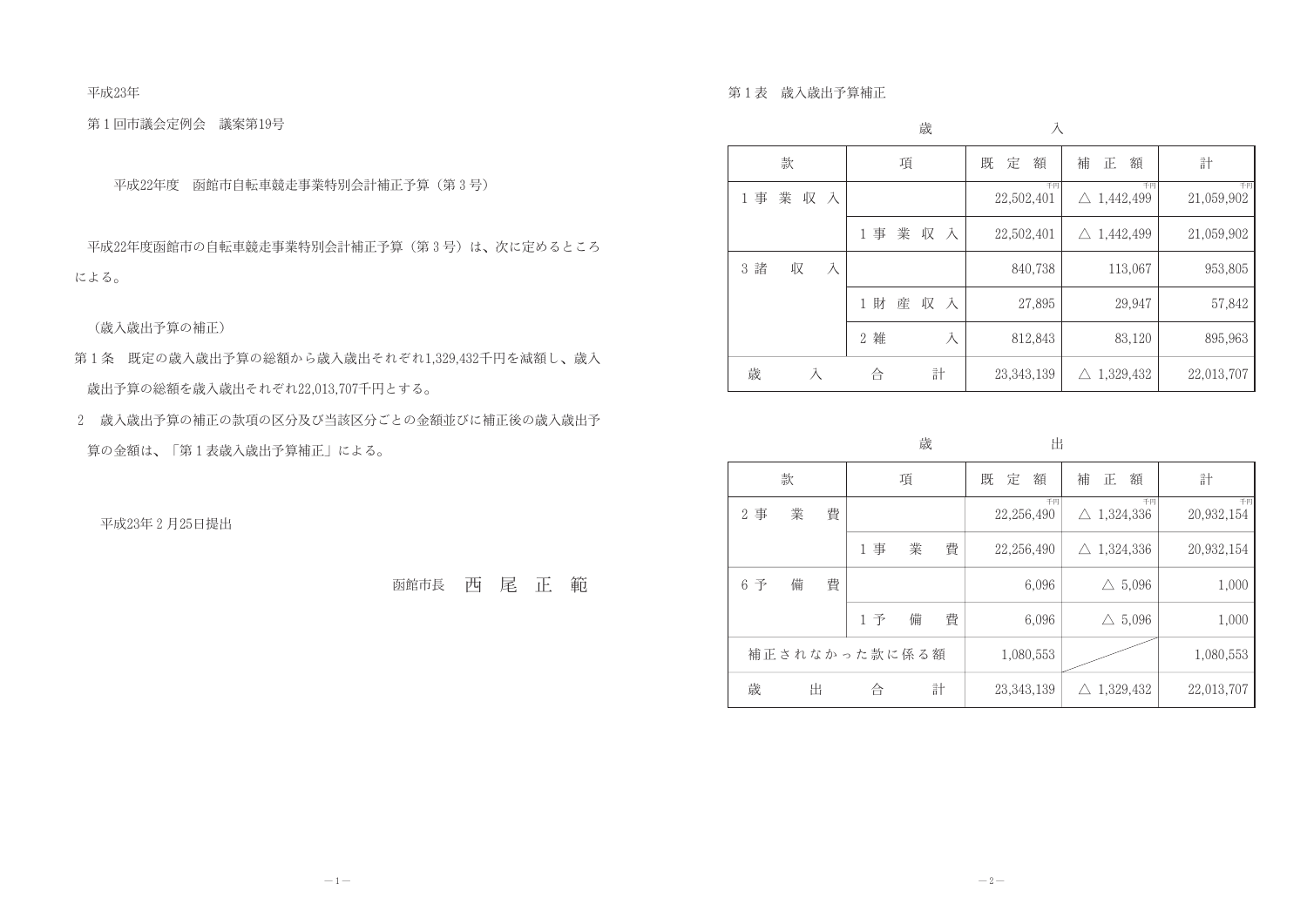## 歲入歲出補正予算事項別明細書

| 歳 | $\rightarrow$<br>ハ |  |
|---|--------------------|--|
|   |                    |  |

|                         |                  | 補 正 額                       | 計                | 節                 |                       |                                                                               |                                                                                                                                        |
|-------------------------|------------------|-----------------------------|------------------|-------------------|-----------------------|-------------------------------------------------------------------------------|----------------------------------------------------------------------------------------------------------------------------------------|
| $\mathbf{E}$<br>科       | 既<br>定<br>額      |                             |                  | 分<br>区            | 額<br>金                | 説                                                                             | 明                                                                                                                                      |
| 業<br>1 事<br>収<br>入      | 千円<br>22,502,401 | 千円<br>$\triangle$ 1,442,499 | 千円<br>21,059,902 |                   | 千円                    |                                                                               | 千円                                                                                                                                     |
| 業<br>収<br>1 事<br>人      | 22,502,401       | $\triangle$ 1,442,499       | 21,059,902       |                   |                       |                                                                               |                                                                                                                                        |
| 場<br>$1 \lambda$<br>料   | 2,401            | 197                         |                  | 2,598 特別席入場料      |                       | 400円<br>延 151人減<br>$\triangle$ 61   1 $\triangle$                             | $\triangle$ 61                                                                                                                         |
|                         |                  |                             |                  | ロイヤル席入場料          | 258                   | 延 144人増<br>2,000円<br>$1$ 人<br>1部屋 10,000円<br>延<br>3件減                         | 288<br>$\triangle~30$                                                                                                                  |
| 2 車券発売代金                | 22,500,000       | $\triangle$ 1,442,696       |                  | 21,057,304 車券発売代金 | $\triangle$ 1,442,696 | 函館地区減<br>場<br>減<br>本<br>松風町サービスセンター減<br>電話投票減<br>重勝式投票減<br>臨時場外減              | $\triangle~128,\!675$<br>$\triangle$ 104,970<br>$\triangle$ 23,705<br>$\triangle$ 746,859<br>$\triangle$ 82,366<br>$\triangle$ 484,796 |
| 3 諸<br>収<br>入           | 840,738          | 113,067                     | 953,805          |                   |                       |                                                                               |                                                                                                                                        |
| 1 財 産 収 入               | 27,895           | 29,947                      | 57,842           |                   |                       |                                                                               |                                                                                                                                        |
| 1 財産貸付収入                | 27,895           | 29,947                      | 57,842           | 場外車券売場<br>貸 付 収 入 | 29,947                | 特別競輪、記念競輪等場外貸付分増                                                              | 29,947                                                                                                                                 |
| 2 雑<br>入                | 812,843          | 83,120                      | 895,963          |                   |                       |                                                                               |                                                                                                                                        |
| 1 払戻金時効収入               | 33,750           | $\triangle$ 1,577           | 32,173           | 払戻金時効収入           | $\triangle$ 1,577     |                                                                               |                                                                                                                                        |
| 2 投票事故収入                |                  | 13,395                      |                  | 13,396 投票事故収入     | 13,395                | (説明欄を、次のとおりとする。)<br>投票事故収入<br>(第11回市営函館競輪第1日目における事故発生分 13,364、その他 32)         | 13,396                                                                                                                                 |
| (第3目雑入を第4目とし、次の1目を加える。) |                  |                             |                  |                   |                       |                                                                               |                                                                                                                                        |
| 償<br>3 弁<br>金           |                  | 1,159                       | $1,159$ 弁        | 償<br>金            |                       | 1,159   第11回市営函館競輪第1日目における事故発生に伴う損害賠償金                                        | 1,159                                                                                                                                  |
| 4 雑<br>入                | 779,092          | 70,143                      | 849,235          | 場外開設派遣<br>職員等負担金  |                       | 27,495 特別競輪、記念競輪等場外開設派遣職員等負担金増                                                | 27,495                                                                                                                                 |
|                         |                  |                             |                  | 場外開設業務<br>協力 費    | 42,648                | 松風町サービスセンター業務代行協力費増<br>札幌場外車券売場業務代行協力費増<br>サテライト男鹿業務代行協力費増<br>サテライト石狩業務代行協力費増 | 10,279<br>20,869<br>7,026<br>4,474                                                                                                     |
| 歳<br>計<br>合<br>入        | 23, 343, 139     | $\triangle$ 1,329,432       | 22,013,707       |                   |                       |                                                                               |                                                                                                                                        |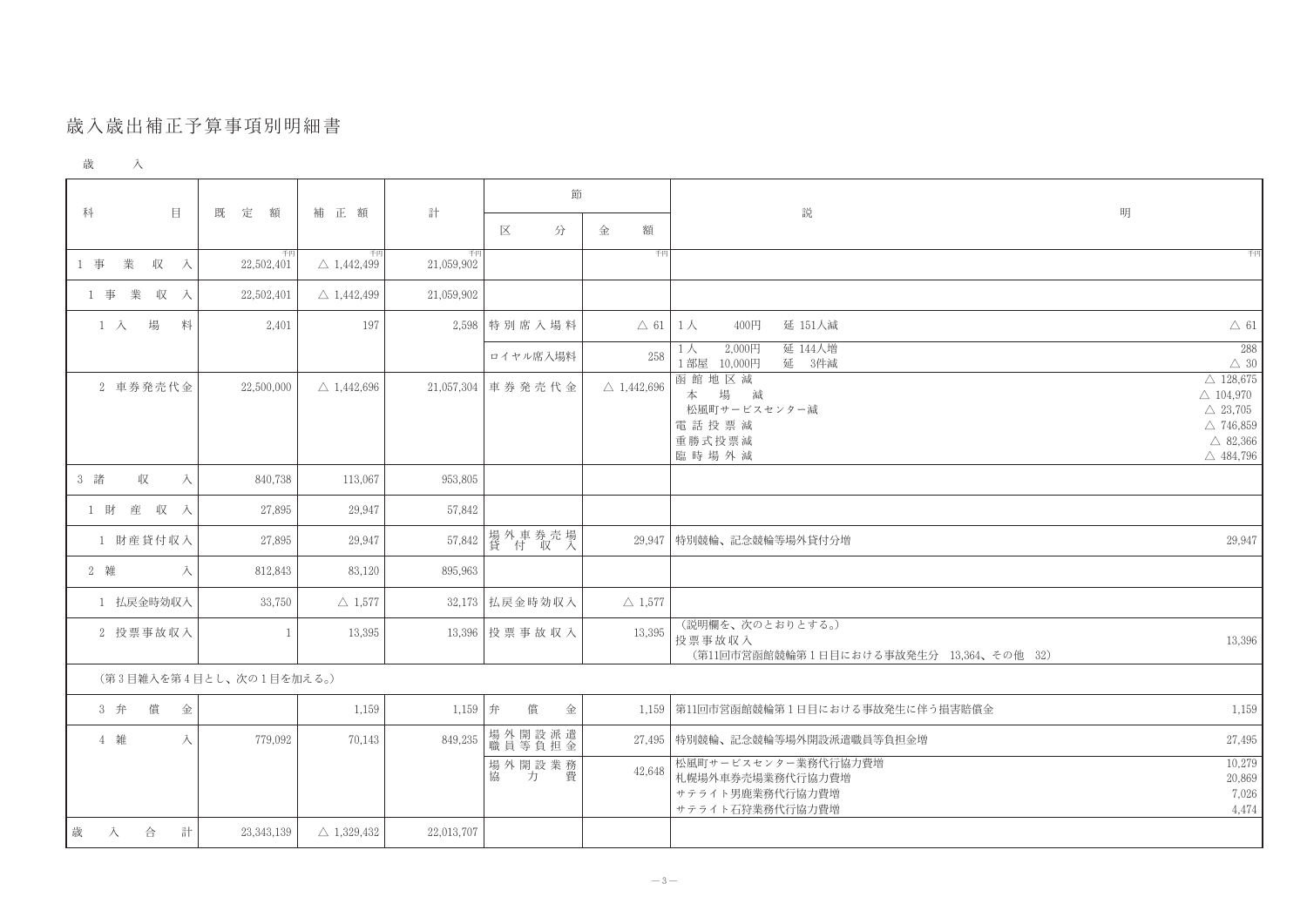## 歳 出

|     |   |   |                  |                             |                  | 補           | 正   | 額<br>$\mathcal{D}$ | 財<br>源 | 内       | 訳                           |        |      |                    | 節 |                       |                                                                   |
|-----|---|---|------------------|-----------------------------|------------------|-------------|-----|--------------------|--------|---------|-----------------------------|--------|------|--------------------|---|-----------------------|-------------------------------------------------------------------|
| 科   |   | 目 | 既定額              | 補 正 額                       | 計                | 特           | 定   | 財                  | 源      |         | 一般財源                        |        | 区    |                    | 分 | 額<br>金                | 説                                                                 |
| 2 事 | 業 | 費 | 千円<br>22,256,490 | 千円<br>$\triangle$ 1,324,336 | 千円<br>20,932,154 | 国通支出金<br>千円 | 地 方 | 債<br>千円            | その     | 他<br>千円 | 千円<br>$\triangle$ 1,324,336 |        |      |                    |   | 千円                    |                                                                   |
| 1 事 | 業 | 費 | 22,256,490       | $\triangle$ 1,324,336       | 20,932,154       |             |     |                    |        |         | $\triangle$ 1,324,336       |        |      |                    |   |                       |                                                                   |
| 1 事 | 業 | 費 | 22,256,490       | $\triangle$ 1,324,336       | 20,932,154       |             |     |                    |        |         | $\triangle$ 1,324,336       |        | 4 共  | 済                  | 費 | 584                   | 従事員賃金及ひ                                                           |
|     |   |   |                  |                             |                  |             |     |                    |        |         |                             |        | 7 賃  |                    | 金 | $\triangle$ 26,438    | 函館地区<br>共済費                                                       |
|     |   |   |                  |                             |                  |             |     |                    |        |         |                             |        | 8 報  | 償                  |   |                       | 選手賞金及び<br>開催業務等旅費                                                 |
|     |   |   |                  |                             |                  |             |     |                    |        |         |                             |        |      |                    | 費 | $\triangle$ 74,318    | 札幌場外車券<br>主                                                       |
|     |   |   |                  |                             |                  |             |     |                    |        |         |                             |        | 9 旅  |                    | 費 | $\triangle$ 2,700     | 札幌場外車券<br>松風町サービン                                                 |
|     |   |   |                  |                             |                  |             |     |                    |        |         |                             |        | 11 需 | 用                  | 費 | $\triangle$ 9,374     | 負担金<br>全国競輪施                                                      |
|     |   |   |                  |                             |                  |             |     |                    |        |         |                             |        | 12 役 | 務                  | 費 | $\triangle$ 9,151     | 全国競輪選<br>日本競輪選                                                    |
|     |   |   |                  |                             |                  |             |     |                    |        |         |                             |        | 13 委 | 託                  | 料 | $\triangle$ 50,381    | 競技審判等業<br>競輪振興法人                                                  |
|     |   |   |                  |                             |                  |             |     |                    |        |         |                             | 14     |      | 使用料及び<br>賃 借 料     |   | $\triangle$ 1,906     | 1号交付金<br>2号交付金                                                    |
|     |   |   |                  |                             |                  |             |     |                    |        |         |                             | 19     |      | 負担金、補助<br>及び交付金    |   | $\triangle$ 94,816    | 3号交付金                                                             |
|     |   |   |                  |                             |                  |             |     |                    |        |         |                             | $22\,$ |      | 補償、補塡<br>及び賠償金     |   | 10,971                | (既定の発売                                                            |
|     |   |   |                  |                             |                  |             |     |                    |        |         |                             | $23\,$ |      | 償還金、利子<br>及び 割 引 料 |   | $\triangle$ 1,066,482 | 発売払戻等の<br>(第11回市                                                  |
|     |   |   |                  |                             |                  |             |     |                    |        |         |                             |        | 27 公 | 課                  | 費 | $\triangle$ 325       | 払 戻 金 j<br>臨時場外車券<br>全日本プロ<br>サマーナイ<br>その他臨時<br>消費税及び地プ<br>その他所要経 |
|     |   |   |                  |                             |                  |             |     |                    |        |         |                             |        |      |                    |   |                       | (業務委託)                                                            |

び共済費減  $\triangle$  1,007 減  $\triangle$  548 減  $\triangle$  459 滞在手当減  $\triangle$  69,779 費減  $\triangle$  1,200 売場開催  $\triangle$  5,080 業務等委託料(債務負担行為分)減 壳場借上料減  $\triangle$  1,905 スセンター車券売場借上料減  $\triangle$  996 減  $\triangle$  17,985 行者協議会負担金減  $\triangle$  17,677 手共済会助成負担金減  $\triangle$  206 手会事故防止対策事業助成負担金減  $\triangle$  102 務委託料減  $\triangle$  10,366 交付金減  $\triangle$  47,821 金減  $\triangle$  20.881 金減  $\triangle$  22,900 金減  $\triangle$  4,040 払戻等の事故補塡金の説明を、 次のとおり改める。) 事故補塡金 11,119 営函館競輪第1日目における 事故発生分 10,971、その他 148) 減  $\triangle$  1,066,482 売場開設経費減  $\triangle$  89,989 選手権自転車競技大会 臨時場外車券売場開設経費減  $\triangle$  20,433 トフェスティバル 臨時場外車券売場開設経費減  $\triangle$  5,701 場外車券売場開設経費減  $\triangle$  63,855 方消費税減  $\triangle$  325 費減  $\triangle~22{,}372$ 料等事務所要経費減)

明